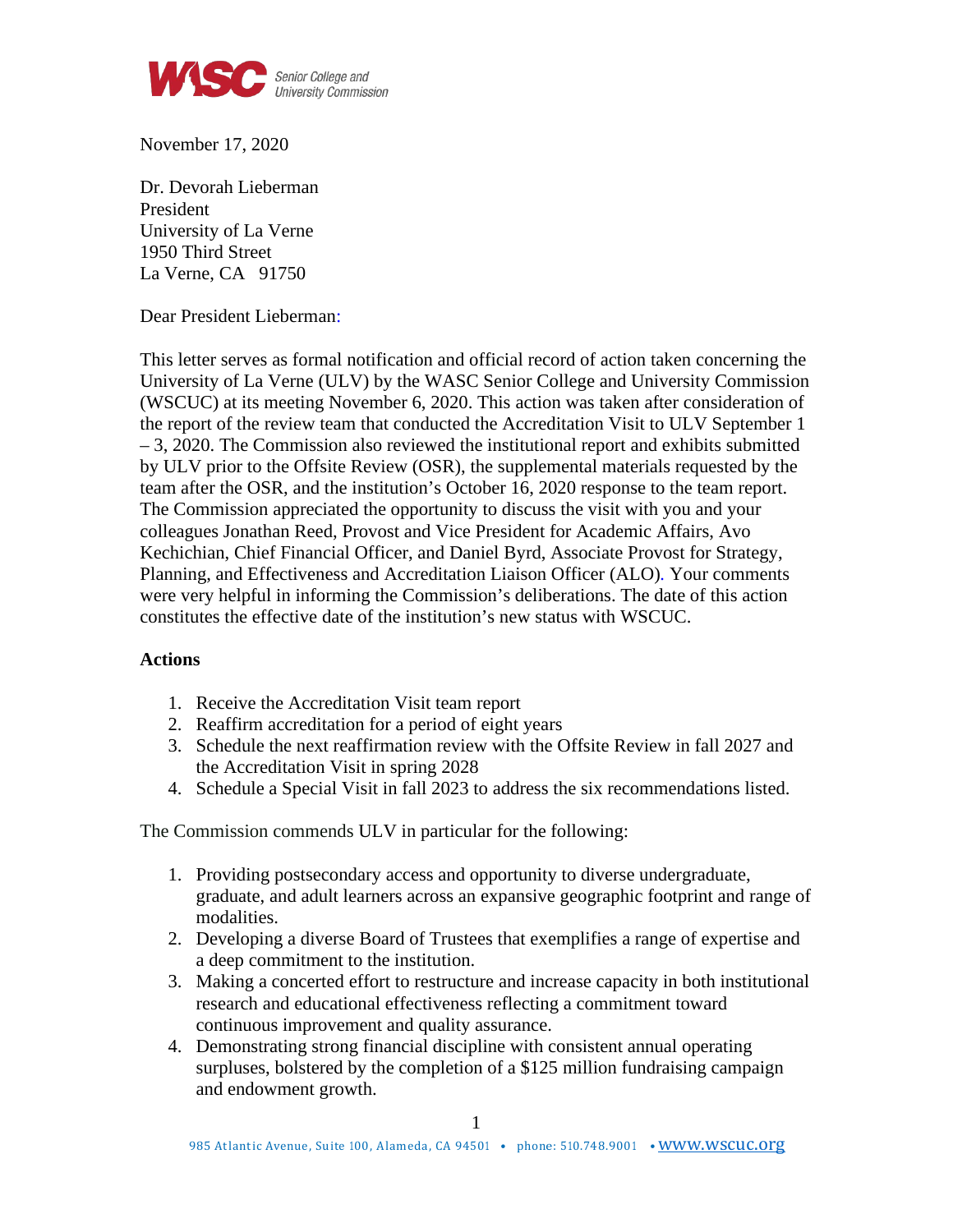5. Implementing a strategic approach to enrollment management that shows early signs of success including a 38% increase in autumn 2020 freshmen enrollment compared to the prior year and substantial growth in the LaFetra College of Education.

The Commission requires the institution to respond to the following issues:

- 1. Inculcate a culture of assessment and program review across academic and cocurricular programs that reflects leadership by and engagement of ULV's faculty. (CFR 2.4, 2.7, 4.1, 4,4)
- 2. Achieve stability in leadership through the appointment and retention of permanent administrative and academic leaders. (CFR 3.6, 3.7)
- 3. Implement diversity, equity and inclusion initiatives to benefit constituents at all locations and modalities and foster a culture of student success for diverse undergraduate and graduate students. (CFR 1.4, 2.10, 2.13)
- 4. Pursue a sustainable, strategic approach to decision-making that includes a shared governance model, ensuring that faculty and other key constituents are collaboratively engaged in institutional reflection, planning and evaluation. (CFR 3.7, 3.10, 4.6, 4.7)
- 5. Systematize data ownership to ensure data integrity and develop effective processes to harness, share, and use data for institutional decision-making. (CFR 4.1, 4.2, 4.3)
- 6. Rigorously and consistently implement and assess the La Verne Experience across all four components to substantiate the larger structural integrity of GE and BLO attainment across all disciplines, locations and modalities. (CFR 2.2a, 2.2b)

In taking this action to reaffirm accreditation, the Commission confirmed that ULV addressed the three Core Commitments and successfully completed the two-stage institutional review process conducted under the 2013 Standards of Accreditation. In keeping with WSCUC values, ULV should strive for ongoing improvement with adherence to all Standards of Accreditation and their associated CFRs to foster a learning environment that continuously strives for educational excellence and operational effectiveness.

In accordance with Commission policy, a copy of this letter is being sent to the chair of ULV's governing board. The Commission expects that the team report and this action letter will be posted in a readily accessible location on the ULV's website and widely distributed throughout the institution to promote further engagement and improvement and to support the institution's response to the specific issues identified in these documents. The team report and the Commission's action letter will also be posted on the WSCUC website. If the institution wishes to respond to the Commission action on its own website, WSCUC will post a link to that response on the WSCUC website.

Finally, the Commission wishes to express its appreciation for the extensive work that the University of La Verne undertook in preparing for and supporting this accreditation review. WSCUC is committed to an accreditation process that adds value to institutions